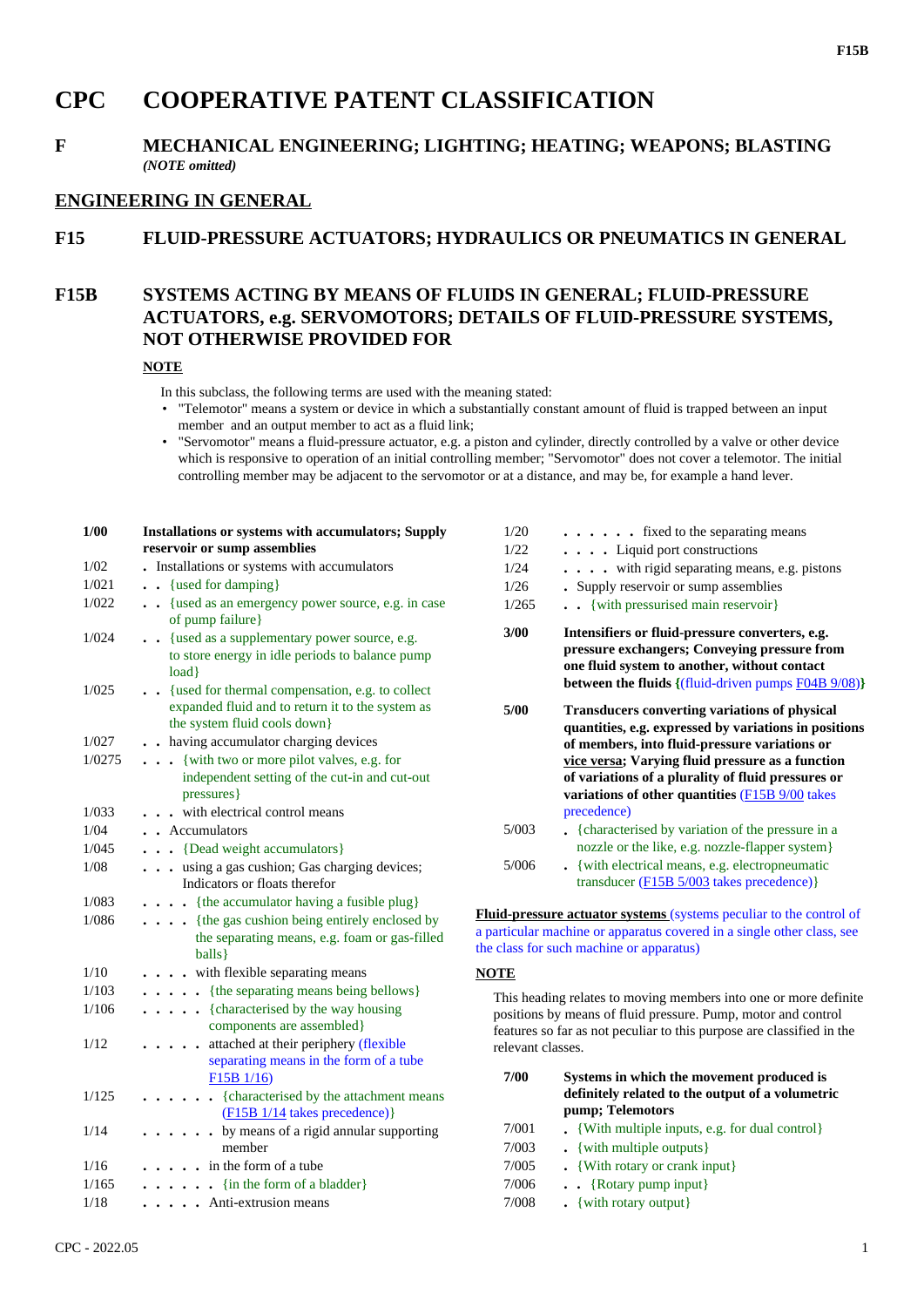| 7/02 | . Systems with continuously-operating input and<br>output apparatus                                                                                                                              |
|------|--------------------------------------------------------------------------------------------------------------------------------------------------------------------------------------------------|
| 7/04 | . In which the ratio between pump stroke and motor<br>stroke varies with the resistance against the motor                                                                                        |
| 7/06 | Details (F15B 15/00 takes precedence)                                                                                                                                                            |
| 7/08 | . . Input units; Master units                                                                                                                                                                    |
| 7/10 | Compensation of the liquid content in a system<br>(F15B 7/08 takes precedence)                                                                                                                   |
| 9/00 | Servomotors with follow-up action, {e.g. obtained<br>by feed-back control, i.e. in which the position of<br>the actuated member conforms with that of the<br>controlling member                  |
| 9/02 | . with servomotors of the reciprocatable or                                                                                                                                                      |
|      | oscillatable type                                                                                                                                                                                |
| 9/03 | with electrical control means $\{(\text{F15B } 9/07,$<br>F15B 9/09, F15B 9/17 take precedence) }                                                                                                 |
| 9/04 | . controlled by varying the output of a pump with<br>variable capacity                                                                                                                           |
| 9/06 | . controlled by means using a fluid jet                                                                                                                                                          |
| 9/07 | with electrical control means                                                                                                                                                                    |
| 9/08 | controlled by valves affecting the fluid feed or the<br>fluid outlet of the servomotor (F15B 9/06 takes<br>precedence)                                                                           |
| 9/09 | with electrical control means                                                                                                                                                                    |
| 9/10 | in which the controlling element and the<br>.<br>servomotor each controls a separate member,<br>these members influencing different fluid<br>passages or the same passage                        |
| 9/12 | . . in which both the controlling element and<br>the servomotor control the same member<br>influencing a fluid passage and are connected<br>to that member by means of a differential<br>gearing |
| 9/14 | - with rotary servomotors                                                                                                                                                                        |
| 9/16 | Systems essentially having two or more interacting                                                                                                                                               |
|      | servomotors {, e.g. multi-stage (F15B 18/00,<br>F15B 20/00 take precedence) }                                                                                                                    |
| 9/17 | . with electrical control means                                                                                                                                                                  |

| 11/00     | Servomotor systems without provision for follow-                                                                             |
|-----------|------------------------------------------------------------------------------------------------------------------------------|
|           | up action; {Circuits therefor} $(F15B 3/00)$ takes                                                                           |
|           | precedence)                                                                                                                  |
| 11/003    | • {Systems with load-holding valves}                                                                                         |
| 11/006    | {Hydraulic "Wheatstone bridge" circuits, i.e. with<br>four nodes, P-A-T-B, and on-off or proportional<br>valves in each link |
|           |                                                                                                                              |
| 11/02     | . Systems essentially incorporating special features<br>for controlling the speed or actuating force of an<br>output member  |
| 11/022    | . . {in which a rapid approach stroke is followed                                                                            |
|           | by a slower, high-force working stroke                                                                                       |
|           | $(F15B 11/0325$ takes precedence)                                                                                            |
| 11/024    | by means of differential connection of the                                                                                   |
|           | servomotor lines, e.g. regenerative circuits                                                                                 |
| 2011/0243 | {the regenerative circuit being activated or                                                                                 |
|           | deactivated automatically }                                                                                                  |
| 2011/0246 | $\ldots$ {with variable regeneration flow}                                                                                   |
| 11/028    | for controlling the actuating force $(F15B 11/024)$<br>$\sim$<br>takes precedence)                                           |
| 11/032    | . by means of fluid-pressure converters                                                                                      |
| 11/0325   | . {the fluid-pressure converter increasing the                                                                               |
|           | working force after an approach stroke}                                                                                      |

| 11/036  | by means of servomotors having a plurality of<br>working chambers                                                                                                                                 |
|---------|---------------------------------------------------------------------------------------------------------------------------------------------------------------------------------------------------|
| 11/0365 | {Tandem constructions}                                                                                                                                                                            |
| 11/04   | . . for controlling the speed (F15B 11/024 takes<br>precedence)                                                                                                                                   |
| 11/0406 | . {during starting or stopping (F15B 11/048)<br>takes precedence) }                                                                                                                               |
| 11/0413 | {in one direction only, with no control in the<br>reverse direction, e.g. check valve in parallel<br>with a throttle valve}                                                                       |
| 11/042  | $\bullet$ by means in the feed line {, i.e. "meter"<br>in"}(F15B 11/046, F15B 11/05 take<br>precedence)                                                                                           |
| 11/0423 | . {by controlling pump output or bypass, other<br>than to maintain constant speed}                                                                                                                |
| 11/0426 | $\ldots$ (by controlling the number of pumps or<br>parallel valves switched on}                                                                                                                   |
| 11/044  | by means in the return line $\{$ , i.e. "meter<br>out"}(F15B 11/046, F15B 11/05 take<br>precedence)                                                                                               |
| 11/0445 | • · {with counterbalance valves, e.g. to prevent<br>overrunning or for braking }                                                                                                                  |
| 11/046  | depending on the position of the working<br>member                                                                                                                                                |
| 11/048  | with deceleration control                                                                                                                                                                         |
| 11/05   | specially adapted to maintain constant speed,<br>$\ddot{\phantom{0}}$<br>e.g. pressure-compensated, load-responsive<br>$\{(\text{F15B } 11/161 \text{ takes precedence})\}$                       |
| 11/055  | • {by adjusting the pump output or bypass}                                                                                                                                                        |
| 11/06   | . involving features specific to the use of a<br>compressible medium, e.g. air, steam                                                                                                             |
| 11/064  | with devices for saving the compressible medium                                                                                                                                                   |
| 11/068  | . . with valves for gradually putting pneumatic<br>systems under pressure                                                                                                                         |
| 11/072  | . . Combined pneumatic-hydraulic systems<br>(F15B 11/032 takes precedence)                                                                                                                        |
| 11/0725 | {with the driving energy being derived from<br>.<br>a pneumatic system, a subsequent hydraulic<br>system displacing or controlling the output<br>element}                                         |
| 11/076  | with pneumatic drive or displacement and<br>speed control or stopping by hydraulic braking                                                                                                        |
| 11/08   | with only one servomotor                                                                                                                                                                          |
| 11/10   | . . in which the servomotor position is a function of<br>the pressure {also pressure regulators as operating<br>means for such systems, the device itself may be<br>a position indicating system} |
| 11/12   | • providing distinct intermediate positions; with<br>step-by-step action                                                                                                                          |
| 11/121  | {providing distinct intermediate positions<br>$\ddot{\phantom{0}}$<br>(F15B 11/13 takes precedence)}                                                                                              |
| 11/122  | {by means of actuators with multiple stops}                                                                                                                                                       |
| 11/123  | {by means of actuators with fluid-operated<br>stops }                                                                                                                                             |
| 11/125  | . {by means of digital actuators, i.e. actuators<br>in which the total stroke is the sum of<br>individual strokes}                                                                                |
| 11/126  | {by means of actuators of the standard<br>type with special circuit controlling means<br>(F15B 11/125 takes precedence)}                                                                          |
| 11/127  | {with step-by-step action}                                                                                                                                                                        |
| 11/128  | {by means of actuators of the standard type<br>with special circuit controlling means}                                                                                                            |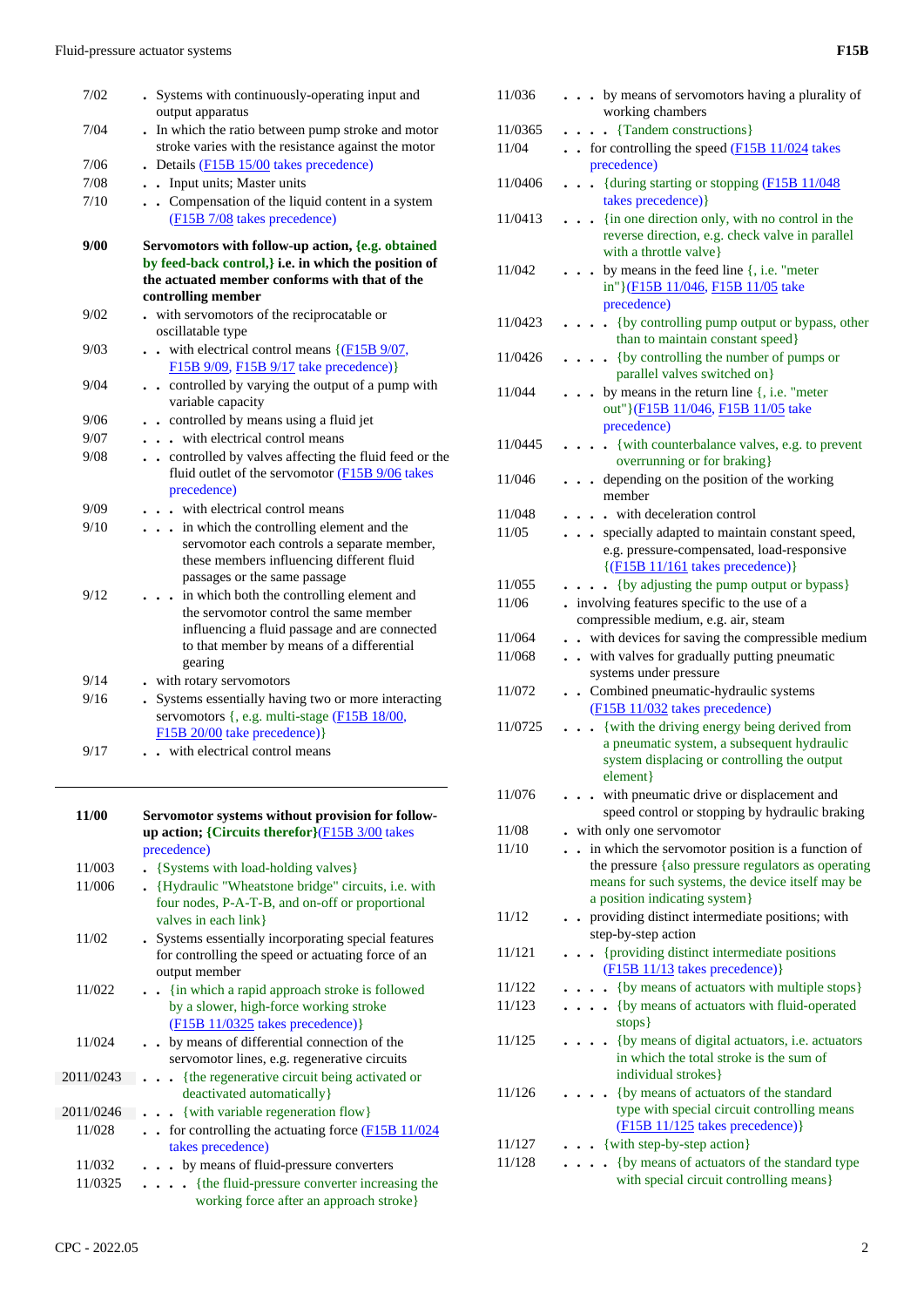| 11/13    | . using {separate dosing} chambers of<br>predetermined volume                                                                                                                                                            |
|----------|--------------------------------------------------------------------------------------------------------------------------------------------------------------------------------------------------------------------------|
| 11/15    | with special provision for automatic return                                                                                                                                                                              |
| 11/16    | with two or more servomotors                                                                                                                                                                                             |
| 11/161   | {with sensing of servomotor demand or load}                                                                                                                                                                              |
| 11/162   | {for giving priority to particular servomotors or<br>$\ddot{\phantom{0}}$<br>$\ddot{\phantom{0}}$<br>users }                                                                                                             |
| 11/163   | • {for sharing the pump output equally amongst<br>users or groups of users, e.g. using anti-<br>saturation, pressure compensation}                                                                                       |
| 11/165   | {for adjusting the pump output or bypass in<br>response to demand}                                                                                                                                                       |
| 11/166   | {Controlling a pilot pressure in response to the<br>load, i.e. supply to at least one user is regulated<br>by adjusting either the system pilot pressure or<br>one or more of the individual pilot command<br>pressures} |
| 11/167   | . {using pilot pressure to sense the demand}                                                                                                                                                                             |
| 11/168   | {with an isolator valve (duplicating valve), i.e.<br>at least one load sense [LS] pressure is derived<br>from a work port load sense pressure but is not<br>a work port pressure itself}                                 |
| 11/17    | . . using two or more pumps                                                                                                                                                                                              |
| 11/18    | . . used in combination for obtaining stepwise                                                                                                                                                                           |
|          | operation of a single controlled member                                                                                                                                                                                  |
| 11/183   | . . {Linear stepwise operation}                                                                                                                                                                                          |
| 11/186   | . . {Rotary stepwise operation}                                                                                                                                                                                          |
| 11/20    | . . controlling several interacting or sequentially-<br>operating members                                                                                                                                                |
| 11/205   | {the position of the actuator controlling the<br>$\ddot{\phantom{0}}$<br>fluid flow to the subsequent actuator}                                                                                                          |
|          |                                                                                                                                                                                                                          |
| 11/22    | . Synchronisation of the movement of two or more<br>servomotors                                                                                                                                                          |
| 13/00    | Details of servomotor systems $(\overline{\text{F15B 1}/04},$                                                                                                                                                            |
|          | F15B 1/26, F15B 3/00, F15B 7/08, F15B 11/02,                                                                                                                                                                             |
|          | F15B 11/10, F15B 15/00 take precedence) {; Valves<br>for servomotor systems}                                                                                                                                             |
| 2013/002 | {Modular valves, i.e. consisting of an assembly of                                                                                                                                                                       |
|          | interchangeable components}                                                                                                                                                                                              |
| 2013/004 | {Cartridge valves}                                                                                                                                                                                                       |
| 2013/006 | {Modular components with multiple uses, e.g.<br>kits for either normally-open or normally-closed<br>valves, interchangeable or reprogrammable<br>manifolds                                                               |
| 2013/008 | {Throttling member profiles}                                                                                                                                                                                             |
| 13/01    | • Locking-valves or other detent {i.e. load-holding}<br>devices                                                                                                                                                          |
| 13/015   | {using an enclosed pilot flow valve}                                                                                                                                                                                     |
| 13/02    | . Fluid distribution or supply devices characterised by<br>their adaptation to the control of servomotors                                                                                                                |
| 13/021   | {Valves for interconnecting the fluid chambers of<br>an actuator                                                                                                                                                         |
| 13/022   | {Flow-dividers; Priority valves}                                                                                                                                                                                         |
| 13/023   | {Excess flow valves, e.g. for locking cylinders in<br>case of hose burst}                                                                                                                                                |
| 13/024   | {Pressure relief valves}<br>$\bullet$                                                                                                                                                                                    |
| 13/025   | {Pressure reducing valves}<br>$\ddot{\phantom{0}}$                                                                                                                                                                       |
| 13/026   | {Pressure compensating valves}<br>$\bullet$                                                                                                                                                                              |
| 13/027   | {Check valves}<br>$\bullet$                                                                                                                                                                                              |
| 13/028   | {Shuttle valves}<br>$\ddot{\phantom{0}}$                                                                                                                                                                                 |
| 13/029   | {Counterbalance valves}                                                                                                                                                                                                  |

| 13/0401   | . {Valve members; Fluid interconnections                                                                       |
|-----------|----------------------------------------------------------------------------------------------------------------|
|           | therefor }                                                                                                     |
| 13/0402   | {for linearly sliding valves, e.g. spool<br>$\ddotsc$ $\ddotsc$                                                |
|           | valves }                                                                                                       |
| 13/0403   | {a secondary valve member sliding within<br>$\ddot{\phantom{0}}$<br>the main spool, e.g. for regeneration flow |
|           | $(F15B 13/0418$ takes precedence)}                                                                             |
| 13/0405   | {for seat valves, i.e. poppet valves}                                                                          |
| 13/0406   | {for rotary valves}<br>$\cdot$ $\cdot$ $\cdot$                                                                 |
| 13/0407   | {Means for damping the valve member                                                                            |
|           | movement }                                                                                                     |
| 2013/0409 | {Position sensing or feedback of the valve                                                                     |
|           | member}                                                                                                        |
| 2013/041  | {with two positions}<br>$\ddot{\phantom{0}}$                                                                   |
| 2013/0412 | {with three positions}<br>$\bullet$                                                                            |
| 2013/0413 | {with four or more positions}<br>$\bullet$                                                                     |
| 2013/0414 | {Dosing devices}<br>$\ddot{\phantom{0}}$                                                                       |
| 13/0416   | . . {with means or adapted for load sensing}                                                                   |
| 13/0417   | {Load sensing elements; Internal fluid                                                                         |
|           | connections therefor; Anti-saturation or                                                                       |
| 13/0418   | pressure-compensation valves}<br>{Load sensing elements sliding within a<br>$\ddot{\phantom{a}}$               |
|           | hollow main valve spool}                                                                                       |
| 13/042    | operated by fluid pressure {(F15B 13/0401,<br>$\ddot{\phantom{0}}$                                             |
|           | F15B 13/0416 take precedence) }                                                                                |
| 13/0422   | {with manually-operated pilot valves, e.g.                                                                     |
|           | joysticks }                                                                                                    |
| 13/0424   | {the joysticks being provided with                                                                             |
|           | electrical switches or sensors}                                                                                |
| 13/0426   | {with fluid-operated pilot valves, i.e.                                                                        |
|           | multiple stage valves}                                                                                         |
| 2013/0428 | {with switchable internal or external pilot                                                                    |
|           | pressure source}                                                                                               |
| 13/043    | with electrically-controlled pilot valves                                                                      |
| 13/0431   | {the electrical control resulting in an on-<br>$\ddot{\phantom{a}}$<br>off function}                           |
| 13/0433   | {the pilot valves being pressure control                                                                       |
|           | valves (F15B 13/0435, F15B 13/0436,                                                                            |
|           | F15B 13/0438 take precedence) }                                                                                |
| 13/0435   | {the pilot valves being sliding valves}                                                                        |
| 13/0436   | . {the pilot valves being of the steerable jet                                                                 |
|           | $type\}$                                                                                                       |
| 13/0438   | {the pilot valves being of the nozzle-                                                                         |
|           | flapper type}                                                                                                  |
| 13/044    | operated by electrically-controlled means, e.g.<br>$\ddot{\phantom{0}}$                                        |
| 13/0442   | solenoids, torque-motors                                                                                       |
|           | • {with proportional solenoid allowing stable<br>intermediate positions}                                       |
| 13/0444   | . {with rotary electric motor}                                                                                 |
| 13/0446   | $\ldots$ {with moving coil, e.g. voice coil}                                                                   |
| 2013/0448 | {Actuation by solenoid and permanent                                                                           |
|           | magnet}                                                                                                        |
| 13/06     | for use with two or more servomotors                                                                           |
| 13/07     | . in distinct sequence                                                                                         |
| 13/08     | Assemblies of units, each for the control of a                                                                 |
|           | single servomotor only                                                                                         |
| 13/0803   | • {Modular units}<br>$\bullet$ . $\bullet$ .                                                                   |
| 13/0807   | $\ldots$ {Manifolds}                                                                                           |
| 13/081    | . {Laminated constructions}                                                                                    |
| 13/0814   | $\ldots$ . [Monoblock manifolds]                                                                               |
| 13/0817   | $\ldots$ . [Multiblock manifolds]                                                                              |
| 13/0821   | • {Attachment or sealing of modular units to<br>.                                                              |
|           | each other}                                                                                                    |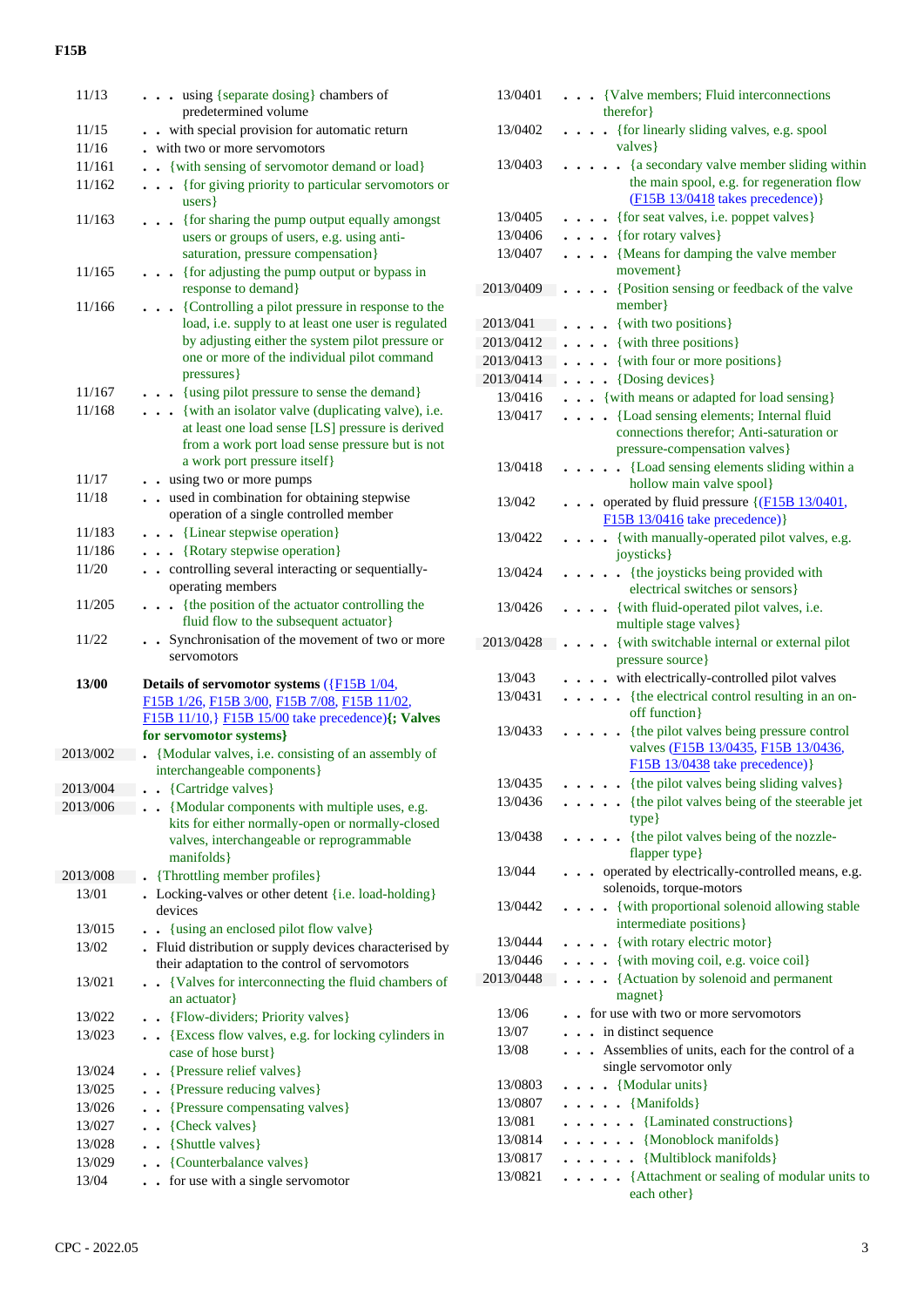| 13/0825      | . {the modular elements being mounted<br>on a common member, e.g. on a rail}                           |
|--------------|--------------------------------------------------------------------------------------------------------|
| 13/0828      | {characterised by sealing means of the                                                                 |
|              | modular units}                                                                                         |
| 13/0832      | $\ldots$ {Modular valves}                                                                              |
|              |                                                                                                        |
| 13/0835      | $\cdots$ $\cdots$ {Cartridge type valves}                                                              |
| 13/0839      | . {Stacked plate type valves}                                                                          |
| 13/0842      | {Monoblock type valves, e.g. with                                                                      |
|              | multiple valve spools in a common                                                                      |
|              | housing}                                                                                               |
| 13/0846      | . {Electrical details}                                                                                 |
| 13/085       | {Electrical controllers}                                                                               |
| 13/0853      | . [Electric circuit boards]                                                                            |
| 13/0857      | {Electrical connecting means, e.g. plugs,                                                              |
|              | sockets }                                                                                              |
| 13/086       | . {Sensing means, e.g. pressure sensors}                                                               |
| 13/0864      | $\ldots$ (Signalling means, e.g. LEDs)                                                                 |
| 13/0867      | {Data bus systems}<br>.                                                                                |
| 13/0871      | $\ldots$ (Channels for fluid)                                                                          |
| 13/0875      | {Channels for electrical components, e.g.                                                              |
|              | for cables or sensors}                                                                                 |
| 13/0878      | . {Assembly of modular units}                                                                          |
| 13/0882      | . {using identical modular elements}                                                                   |
| 13/0885      | $\cdots$ $\cdots$ {using valves combined with other                                                    |
|              | components }                                                                                           |
| 13/0889      | • {Valves combined with electrical                                                                     |
|              | components }                                                                                           |
| 13/0892      | • {Valves combined with fluid                                                                          |
|              | components }                                                                                           |
| 13/0896      | {using different types or sizes of valves}                                                             |
| 13/10        | . Special arrangements for operating the actuated                                                      |
|              | device {with or} without using fluid pressure, e.g.                                                    |
|              |                                                                                                        |
|              |                                                                                                        |
| 13/12        | for emergency use                                                                                      |
|              | . Special measures for increasing the sensitivity of the<br>system                                     |
| 13/14        |                                                                                                        |
|              | Special measures for giving the operating person a<br>"feeling" of the response of the actuated device |
| 13/16        | Special measures for feedback {, e.g. by a follow-up                                                   |
|              | device}                                                                                                |
|              |                                                                                                        |
| <b>15/00</b> | Fluid-actuated devices for displacing a member                                                         |
|              | from one position to another; Gearing associated                                                       |
|              | therewith                                                                                              |
| 15/02        | . Mechanical layout characterised by the means for                                                     |
|              | converting the movement of the fluid-actuated                                                          |
|              | element into movement of the finally-operated                                                          |
|              | member                                                                                                 |
| 15/04        | - with oscillating cylinder                                                                            |
| 15/06        | . . for mechanically converting rectilinear movement                                                   |
|              | into non-rectilinear movement                                                                          |
| 15/061       | $\ldots$ {by unidirectional means}                                                                     |
| 15/063       | . {Actuator having both linear and rotary output,                                                      |
|              | i.e. dual action actuator}                                                                             |
| 15/065       | {the motor being of the rack-and-pinion type}                                                          |
| 15/066       | {the motor being of the scotch yoke type}                                                              |
| 15/068       | {the motor being of the helical type}                                                                  |
| 15/08        | Characterised by the construction of the motor unit                                                    |
| 15/082       | {the motor being of the slotted cylinder type}<br>$\ddot{\phantom{0}}$                                 |
| 15/084       | {the motor being of the rodless piston type, e.g.                                                      |
|              | with cable, belt or chain}                                                                             |
| 15/086       | {with magnetic coupling}                                                                               |
| 15/088       | {the motor using combined actuation, e.g. electric                                                     |
| 15/10        | and fluid actuation}<br>. the motor being of diaphragm type                                            |

| 15/103    | . {using inflatable bodies that contract when                                                                              |
|-----------|----------------------------------------------------------------------------------------------------------------------------|
|           | fluid pressure is applied, e.g. pneumatic                                                                                  |
|           | artificial muscles or McKibben-type actuators}                                                                             |
| 15/106    | $\bullet$ $\bullet$ {the motor being of the pinching-roller type}                                                          |
| 15/12     | of the oscillating-vane or curved-cylinder type                                                                            |
| 15/125    | {of the curved-cylinder type}<br>$\ddotsc$                                                                                 |
| 15/14     | • of the straight-cylinder type                                                                                            |
| 15/1404   | {in clusters, e.g. multiple cylinders in one<br>block }                                                                    |
| 15/1409   | . {with two or more independently movable                                                                                  |
|           | working pistons}                                                                                                           |
| 15/1414   | . . {with non-rotatable piston}                                                                                            |
| 15/1419   | { of non-circular cross-section }                                                                                          |
| 15/1423   | . {Component parts; Constructional details}                                                                                |
| 15/1428   | $\cdots$ (Cylinders (F15B 15/1438 takes)                                                                                   |
|           | precedence) }                                                                                                              |
| 15/1433   | . {End caps (F15B 15/1438 takes                                                                                            |
|           | precedence) }                                                                                                              |
| 15/1438   | . {Cylinder to end cap assemblies}                                                                                         |
| 15/1442   | • {End cap sealings}<br>$\ddot{\phantom{0}}$                                                                               |
| 15/1447   | . {Pistons; Piston to piston rod assemblies}                                                                               |
| 15/1452   | $\bullet$ {Piston sealings}<br>.                                                                                           |
| 15/1457   | $\cdots$ [Piston rods (F15B 15/1447 takes                                                                                  |
|           | precedence) }                                                                                                              |
| 15/1461   | $\bullet$ $\bullet$ {Piston rod sealings}                                                                                  |
| 15/1466   | . {Hollow piston sliding over a stationary rod<br>inside the cylinder}                                                     |
| 15/1471   | {Guiding means other than in the end cap                                                                                   |
|           | (F15B 15/1466 takes precedence)}                                                                                           |
| 15/1476   | . {Special return means}                                                                                                   |
| 15/148    | {Lost-motion means between the piston and                                                                                  |
|           | the output}                                                                                                                |
| 15/1485   | {Special measures for cooling or heating}<br>$\cdots$                                                                      |
| 15/149    | {Fluid interconnections, e.g. fluid connectors,                                                                            |
|           | passages }                                                                                                                 |
| 2015/1495 | {with screw mechanism attached to the piston}                                                                              |
| 15/16     | . . of the telescopic type                                                                                                 |
| 15/165    | {with synchronisation of sections}<br>$\ddots$                                                                             |
| 15/17     | . . of differential-piston type                                                                                            |
| 15/18     | . Combined units comprising both motor and pump                                                                            |
| 15/19     | Pyrotechnical actuators                                                                                                    |
| 15/20     | • Other details {, e.g. assembly with regulating                                                                           |
|           | devices }                                                                                                                  |
| 15/202    | {Externally-operated valves mounted in or on the                                                                           |
| 15/204    | actuator}                                                                                                                  |
|           | {Control means for piston speed or actuating<br>$\ddot{\phantom{0}}$<br>force without external control, e.g. control valve |
|           | inside the piston (F15B 11/02, F15B 15/22 take                                                                             |
|           | precedence) }                                                                                                              |
| 2015/206  | {Combined actuation, e.g. electric and fluid                                                                               |
|           | actuated }                                                                                                                 |
| 2015/208  | {Special fluid pressurisation means, e.g. thermal<br>$\bullet$                                                             |
|           | or electrolytic                                                                                                            |
| 15/22     | for accelerating or decelerating the stroke                                                                                |
| 15/221    | {for accelerating the stroke, e.g. by area                                                                                 |
|           | increase}                                                                                                                  |
| 15/222    | {having a piston with a piston extension or                                                                                |
|           | piston recess which throttles the main fluid<br>outlet as the piston approaches its end position}                          |
| 15/223    | {having a piston with a piston extension or                                                                                |
|           | piston recess which completely seals the main                                                                              |
|           | fluid outlet as the piston approaches its end                                                                              |
|           | position}                                                                                                                  |
|           |                                                                                                                            |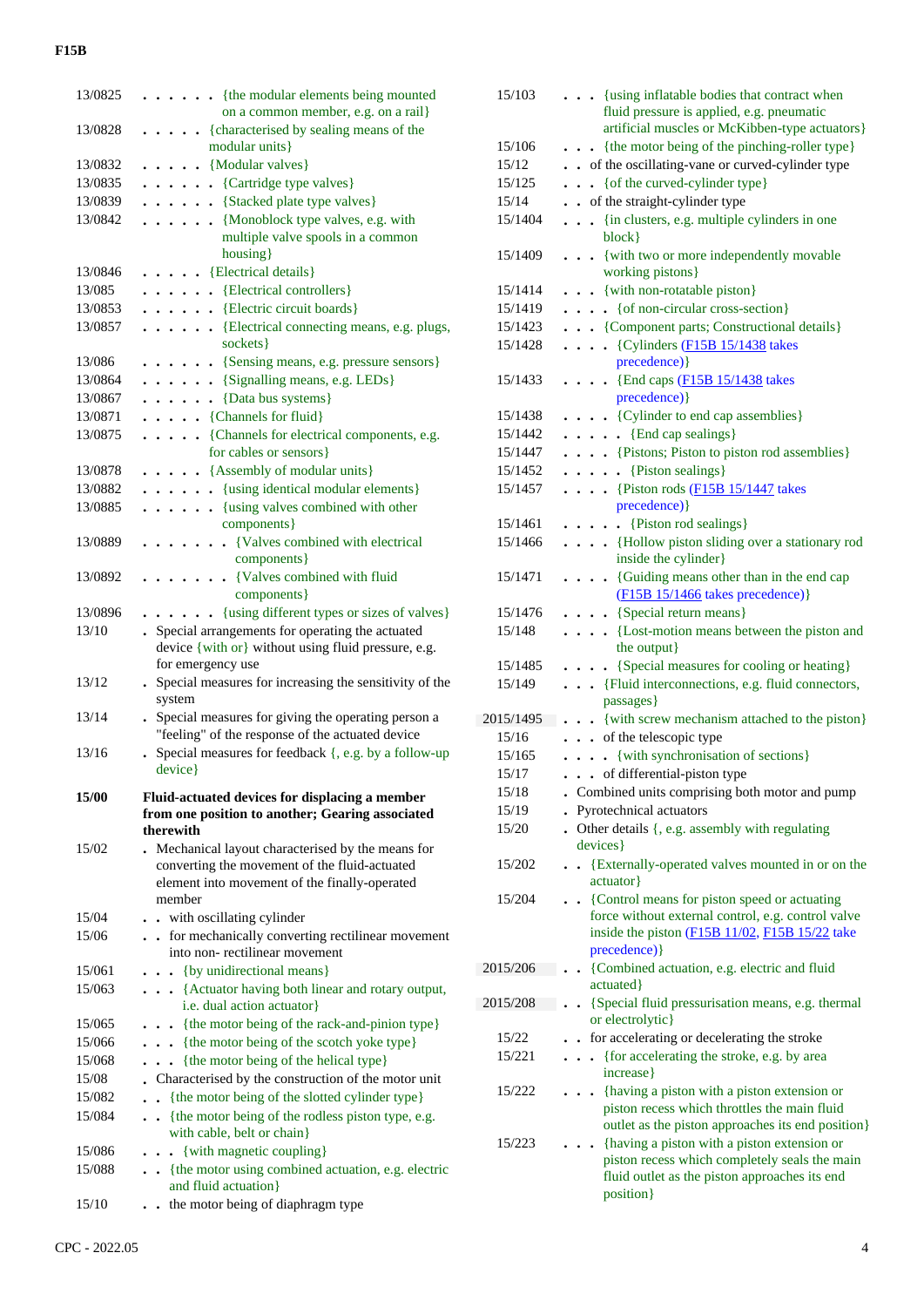| 15/224   | . {having a piston which closes off fluid outlets                                                                                                     |
|----------|-------------------------------------------------------------------------------------------------------------------------------------------------------|
|          | in the cylinder bore by its own movement}                                                                                                             |
| 15/225   | {with valve stems operated by contact with the<br>piston end face or with the cylinder wall}                                                          |
| 15/226   | . { having elastic elements, e.g. springs, rubber                                                                                                     |
|          | pads }                                                                                                                                                |
| 15/227   | • {having an auxiliary cushioning piston within                                                                                                       |
|          | the main piston or the cylinder end face}                                                                                                             |
| 15/228   | • {having shock absorbers mounted outside the                                                                                                         |
|          | actuator housing}                                                                                                                                     |
| 15/24    | for restricting the stroke                                                                                                                            |
| 15/26    | • Locking mechanisms                                                                                                                                  |
| 15/261   | {using positive interengagement, e.g. balls and<br>$\ddot{\phantom{1}}$<br>$\ddot{\phantom{1}}$<br>grooves, for locking in the end positions}         |
| 15/262   | • {using friction, e.g. brake pads}<br>$\bullet$                                                                                                      |
| 15/264   | • • {Screw mechanisms attached to the piston}                                                                                                         |
| 15/265   | • {specially adapted for rodless pistons or slotted<br>cylinders }                                                                                    |
| 2015/267 | • {Manual locking or release}                                                                                                                         |
| 2015/268 | {Fluid supply for locking or release<br>$\ddot{\phantom{0}}$                                                                                          |
|          | independent of actuator pressurisation}                                                                                                               |
| 15/28    | Means for indicating the position, e.g. end of<br>stroke                                                                                              |
| 15/2807  | {Position switches, i.e. means for sensing of<br>$\ddot{\phantom{1}}$<br>$\ddot{\phantom{a}}$<br>discrete positions only, e.g. limit switches}        |
| 15/2815  | . Position sensing, i.e. means for continuous                                                                                                         |
|          | measurement of position, e.g. LVDT}                                                                                                                   |
| 15/2823  | {by a screw mechanism attached to the<br>$\cdot$<br>piston}                                                                                           |
| 15/283   | . {using a cable wrapped on a drum and<br>attached to the piston}                                                                                     |
| 15/2838  | {with out using position sensors, e.g. by<br>$\ddot{\phantom{a}}$                                                                                     |
|          | volume flow measurement or pump speed}                                                                                                                |
| 15/2846  | {using detection of markings, e.g. markings<br>$\ddot{\phantom{1}}$<br>on the piston rod}                                                             |
| 15/2853  | • {using potentiometers}                                                                                                                              |
| 15/2861  | {using magnetic means}                                                                                                                                |
| 15/2869  | {using electromagnetic radiation, e.g. radar<br>or microwaves}                                                                                        |
| 15/2876  | . {using optical means, e.g. laser}                                                                                                                   |
| 15/2884  | . {using sound, e.g. ultrasound}                                                                                                                      |
| 15/2892  | {characterised by the attachment means}                                                                                                               |
| 17/00    | <b>Combinations of telemotor and servomotor</b>                                                                                                       |
| 17/02    | systems<br>. in which a telemotor operates the control member of                                                                                      |
|          | a servomotor                                                                                                                                          |
|          |                                                                                                                                                       |
| 18/00    | Parallel arrangements of independent servomotor<br>systems                                                                                            |
| 19/00    |                                                                                                                                                       |
|          | <b>Testing; {Calibrating; Fault detection or</b><br>monitoring; Simulation or modelling of} fluid-                                                    |
|          | pressure systems or apparatus not otherwise<br>provided for                                                                                           |
| 19/002   |                                                                                                                                                       |
| 19/005   | {Calibrating}<br>{Fault detection or monitoring}                                                                                                      |
| 19/007   | {Simulation or modelling}                                                                                                                             |
|          |                                                                                                                                                       |
| 20/00    | Safety arrangements for fluid actuator systems;<br>Applications of safety devices in fluid actuator<br>systems; Emergency measures for fluid actuator |
| 20/001   | systems<br>{Double valve requiring the use of both hands                                                                                              |

| 20/004                 | . {Fluid pressure supply failure}                                                                              |
|------------------------|----------------------------------------------------------------------------------------------------------------|
| 20/005                 | • {Leakage; Spillage; Hose burst}                                                                              |
| 20/007                 | • {Overload}                                                                                                   |
| 20/008                 | {Valve failure}                                                                                                |
| 21/00                  | Common features of fluid actuator systems; Fluid-                                                              |
|                        | pressure actuator systems or details thereof, not                                                              |
|                        | covered by any other group of this subclass                                                                    |
| 21/001                 | {Servomotor systems with fluidic control}                                                                      |
| 21/003                 | • {Systems with different interchangeable                                                                      |
|                        | components, e.g. using preassembled kits}                                                                      |
| 21/005                 | • {Filling or draining of fluid systems}                                                                       |
| 21/006                 | • {Compensation or avoidance of ambient pressure<br>variation}                                                 |
| 21/008                 | . {Reduction of noise or vibration}                                                                            |
| 21/02                  | . Servomotor systems with programme control                                                                    |
|                        | derived from a store or timing device; Control<br>devices therefor                                             |
| 21/04                  | . Special measures taken in connection with the<br>properties of the fluid                                     |
| 21/041                 | . Removal or measurement of solid or liquid<br>contamination, e.g. filtering                                   |
| 21/042                 | . Controlling the temperature of the fluid                                                                     |
| 21/0423                | $\cdots$ Cooling                                                                                               |
| 21/0427                | . Heating                                                                                                      |
| 21/044                 | . Removal or measurement of undissolved gas, e.g.                                                              |
|                        | de-aeration, venting or bleeding                                                                               |
| 21/045                 | . Compensating for variations in viscosity or<br>temperature                                                   |
| 21/047                 | . Preventing foaming, churning or cavitation                                                                   |
| 21/048                 | . Arrangements for compressed air preparation,                                                                 |
|                        | e.g. comprising air driers, air condensers, filters,                                                           |
|                        | lubricators or pressure regulators                                                                             |
| 21/06                  | . Use of special fluids, e.g. liquid metal; Special                                                            |
|                        | adaptations of fluid-pressure systems, or control of                                                           |
|                        | elements therefor, to the use of such fluids                                                                   |
| 21/065                 | {Use of electro- or magnetosensitive fluids, e.g.<br>$\ddot{\phantom{0}}$<br>electrorheological fluid}         |
| 21/08                  | . Servomotor systems incorporating electrically<br>operated control means (F15B 21/02,                         |
|                        | ${F15B 21/065}$ take precedence)                                                                               |
| 21/082                 | {with different modes}                                                                                         |
| 21/085                 |                                                                                                                |
|                        |                                                                                                                |
|                        | {using a data bus, e.g. "CANBUS"}                                                                              |
| 21/087                 | {Control strategy, e.g. with block diagram}                                                                    |
| 21/10                  | Delay devices or arrangements                                                                                  |
| 21/12<br>21/125        | Fluid oscillators or pulse generators<br>$\ddot{\phantom{0}}$                                                  |
| 21/14                  | {by means of a rotating valve}<br>Energy-recuperation means                                                    |
|                        |                                                                                                                |
| 2201/00                | <b>Accumulators</b>                                                                                            |
| 2201/20                | Accumulator cushioning means                                                                                   |
| 2201/205               | using gas                                                                                                      |
| 2201/21                | using springs                                                                                                  |
| 2201/215               | using weights                                                                                                  |
| 2201/22                | using elastic housings                                                                                         |
| 2201/30                | Accumulator separating means                                                                                   |
| 2201/305               | without separating means                                                                                       |
| 2201/31                | having rigid separating means, e.g. pistons                                                                    |
| 2201/312               | Sealings therefor, e.g. piston rings                                                                           |
| 2201/315               | having flexible separating means                                                                               |
| 2201/3151<br>2201/3152 | the flexible separating means being diaphragms<br>or membranes<br>the flexible separating means being bladders |

20/002 **.** {Electrical failure}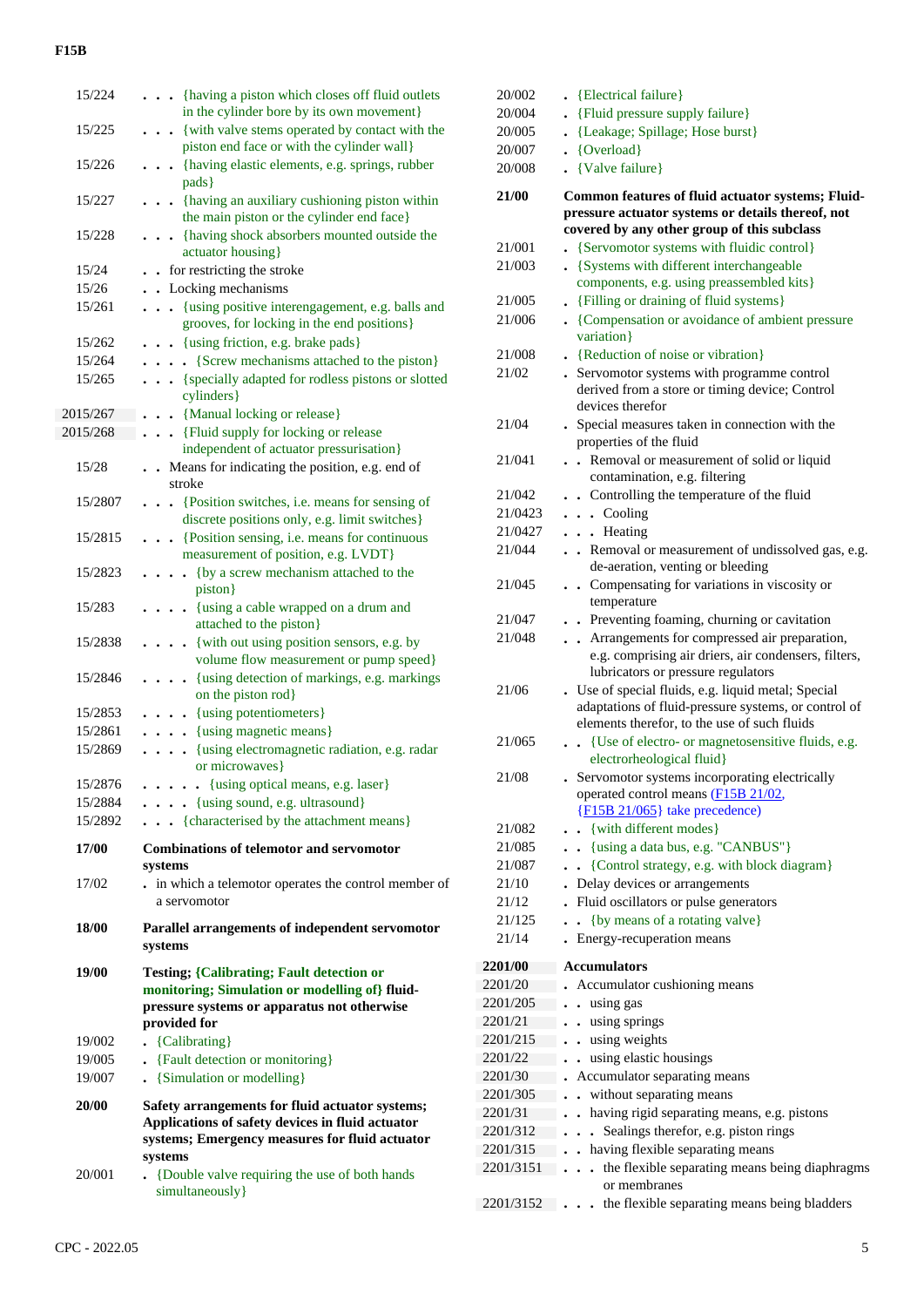| 2201/3153                | the flexible separating means being bellows                                                  |
|--------------------------|----------------------------------------------------------------------------------------------|
| 2201/3154                | the flexible separating means being completely<br>$\bullet$                                  |
|                          | enclosed, e.g. using gas-filled balls or foam                                                |
| 2201/3155                | characterised by the material of the flexible<br>$\ddot{\phantom{0}}$                        |
|                          | separating means                                                                             |
| 2201/3156                | . characterised by their attachment                                                          |
| 2201/3157                | Sealings for the flexible separating means                                                   |
| 2201/3158                | Guides for the flexible separating means, e.g.<br>$\ddot{\phantom{0}}$                       |
|                          | for a collapsed bladder                                                                      |
| 2201/32                  | having multiple separating means, e.g. with an                                               |
|                          | auxiliary piston sliding within a main piston,<br>multiple membranes or combinations thereof |
| 2201/40                  | Constructional details of accumulators not otherwise                                         |
|                          | provided for                                                                                 |
| 2201/405                 | • Housings                                                                                   |
| 2201/4053                | . characterised by the material                                                              |
| 2201/4056                | . characterised by the attachment of housing                                                 |
|                          | components                                                                                   |
| 2201/41                  | • Liquid ports                                                                               |
| 2201/411                 | . having valve means                                                                         |
| 2201/413                 | . having multiple liquid ports<br>$\ddot{\phantom{0}}$                                       |
| 2201/415                 | • Gas ports                                                                                  |
| 2201/4155                | . having valve means<br>$\bullet$                                                            |
| 2201/42                  | . Heat recuperators for isothermal compression and                                           |
|                          | expansion                                                                                    |
| 2201/43                  | Anti-extrusion means                                                                         |
| 2201/435                 | - being fixed to the separating means                                                        |
| 2201/50                  | Monitoring, detection and testing means for<br>accumulators                                  |
| 2201/505                 | • Testing of accumulators, e.g. for testing tightness                                        |
| 2201/51                  | . Pressure detection                                                                         |
| 2201/515                 | . Position detection for separating means                                                    |
| 2201/60                  | Assembling or methods for making accumulators                                                |
| 2201/605                 | Assembling or methods for making housings                                                    |
|                          | therefor                                                                                     |
| 2201/61                  | Assembling or methods for making separating                                                  |
|                          | means therefor                                                                               |
| 2201/615                 | Assembling or methods for making ports therefor                                              |
| <b>2211/00</b>           | <b>Circuits for servomotor systems</b>                                                       |
| 2211/20                  | Fluid pressure source, e.g. accumulator or variable                                          |
|                          | axial piston pump                                                                            |
| 2211/205                 | • Systems with pumps                                                                         |
| 2211/20507               | Type of prime mover<br>$\ddot{\phantom{0}}$                                                  |
| 2211/20515               | . Electric motor                                                                             |
| 2211/20523               | . Internal combustion engine                                                                 |
| 2211/2053                | . Type of pump                                                                               |
| 2211/20538               | . constant capacity                                                                          |
|                          | $2211/20546$ variable capacity                                                               |
| $2211/20553$             | with pilot circuit, e.g. for controlling a                                                   |
|                          | swash plate                                                                                  |
| 2211/20561               | . reversible                                                                                 |
| 2211/20569               | . capable of working as pump and motor<br>$\bullet$                                          |
| 2211/20576<br>2211/20584 | with multiple pumps<br>$\ddotsc$<br>Combinations of pumps with high and low                  |
|                          | $\ddot{\phantom{a}}$<br>capacity                                                             |
| 2211/20592               | Combinations of pumps for supplying high                                                     |
|                          |                                                                                              |
|                          |                                                                                              |
| 2211/21                  | and low pressure                                                                             |
|                          | • Systems with pressure sources other than pumps,<br>e.g. with a pyrotechnical charge        |
| 2211/212                 | the pressure sources being accumulators<br>$\ddot{\phantom{a}}$                              |
| 2211/214                 | . . the pressure sources being hydrotransformers                                             |

| 2211/216   | . . the pressure sources being pneumatic-to-                                         |
|------------|--------------------------------------------------------------------------------------|
|            | hydraulic converters                                                                 |
| 2211/218   | the pressure sources being pyrotechnical<br>$\ddot{\phantom{0}}$                     |
|            | charges                                                                              |
| 2211/25    | . Pressure control functions                                                         |
| 2211/251   | High pressure control<br>$\ddot{\phantom{0}}$<br>$\bullet$                           |
| 2211/252   | . . Low pressure control                                                             |
| 2211/253   | . Pressure margin control, e.g. pump pressure in<br>relation to load pressure        |
| 2211/255   | . Flow control functions                                                             |
| 2211/26    | . Power control functions                                                            |
| 2211/265   | • Control of multiple pressure sources                                               |
| 2211/2652  | . . without priority                                                                 |
| 2211/2654  | . . one or more pressure sources having priority                                     |
| 2211/2656  | by control of the pumps                                                              |
| 2211/2658  | by control of the prime movers                                                       |
| 2211/27    | • Directional control by means of the pressure                                       |
|            | source                                                                               |
| 2211/275   | • Control of the prime mover, e.g. hydraulic control                                 |
| 2211/30    | Directional control                                                                  |
| 2211/305   | characterised by the type of valves<br>$\ddot{\phantom{0}}$                          |
| 2211/30505 | Non-return valves, i.e. check valves<br>$\ddot{\phantom{a}}$<br>$\ddot{\phantom{0}}$ |
| 2211/3051  | . Cross-check valves                                                                 |
| 2211/30515 | . Load holding valves<br>$\ddot{\phantom{0}}$                                        |
| 2211/3052  | . . Shuttle valves                                                                   |
| 2211/30525 | . Directional control valves, e.g. 4/3-directional                                   |
|            | control valve                                                                        |
| 2211/3053  | . In combination with a pressure compensating                                        |
|            | valve                                                                                |
| 2211/30535 | . the pressure compensating valve is                                                 |
|            | arranged between pressure source and                                                 |
|            | directional control valve                                                            |
| 2211/3054  | the pressure compensating valve is                                                   |
|            | arranged between directional control valve                                           |
|            | and output member                                                                    |
| 2211/30545 | the pressure compensating valve is<br>arranged between output member and             |
|            | directional control valve                                                            |
| 2211/3055  | the pressure compensating valve is                                                   |
|            | arranged between directional control valve                                           |
|            | and return line                                                                      |
| 2211/30555 | Inlet and outlet of the pressure                                                     |
|            | compensating valve being connected to the                                            |
|            | directional control valve                                                            |
| 2211/3056  | Assemblies of multiple valves                                                        |
| 2211/30565 | having multiple valves for a single output                                           |
|            | member, e.g. for creating higher valve                                               |
|            | function by use of multiple valves like two                                          |
|            | 2/2-valves replacing a 5/3-valve                                                     |
| 2211/3057  | having two valves, one for each port of a                                            |
|            | double-acting output member                                                          |
| 2211/30575 | in a Wheatstone Bridge arrangement (also                                             |
|            | half bridges)                                                                        |
| 2211/3058  | having additional valves for                                                         |
|            | interconnecting the fluid chambers                                                   |
|            | of a double-acting actuator, e.g. for                                                |
|            | regeneration mode or for floating mode                                               |
|            | (directional control valves having a<br>regenerative position F15B 2211/3133;        |
|            | directional control valves having a floating                                         |
|            | position F15B 2211/3127)                                                             |
| 2211/30585 | having a single valve for multiple output                                            |
|            | members                                                                              |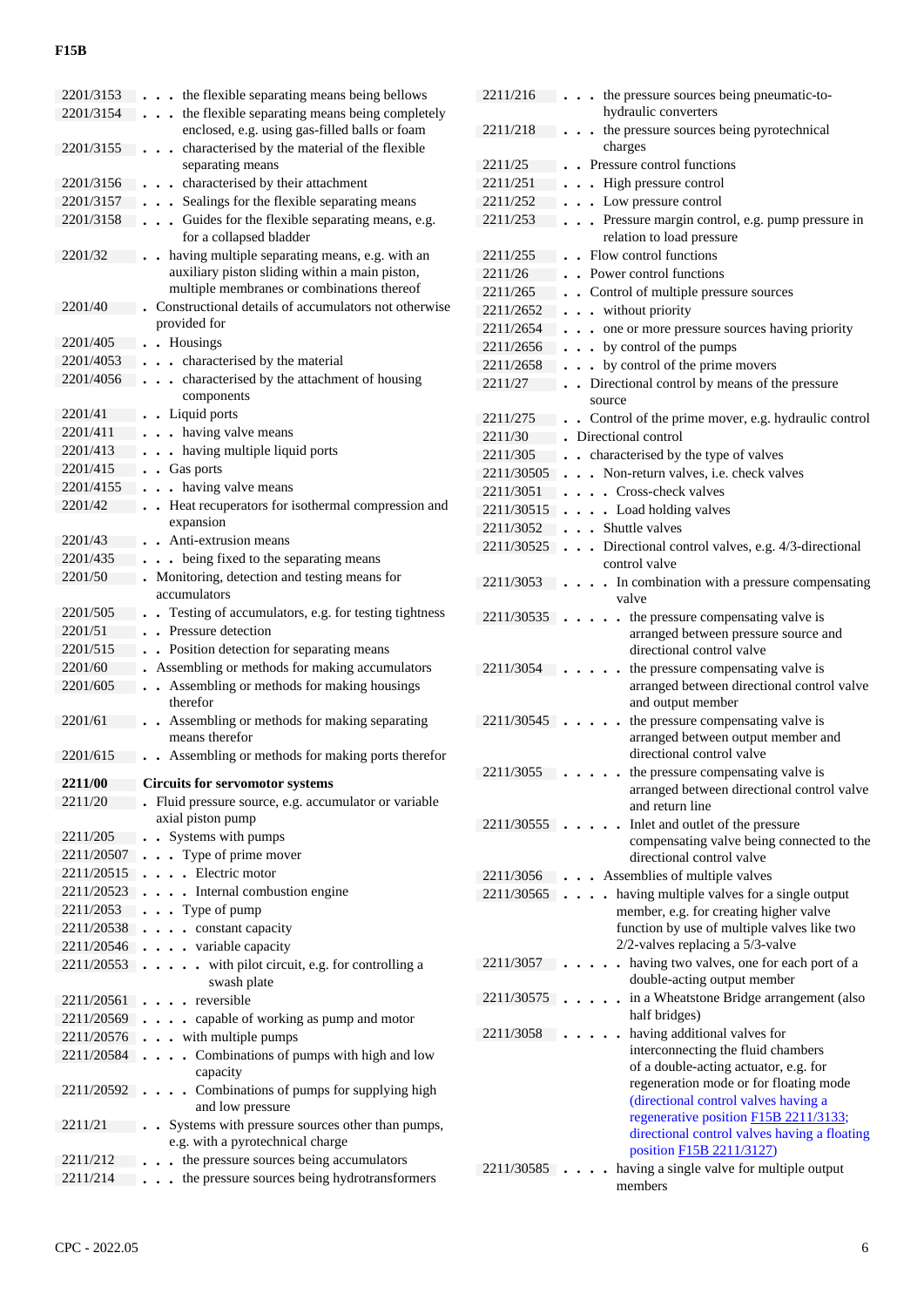| 2211/3059            |                      | having multiple valves for multiple output<br>members                              |
|----------------------|----------------------|------------------------------------------------------------------------------------|
| 2211/30595           |                      | with additional valves between the groups<br>of valves for multiple output members |
| 2211/31              | element              | characterised by the positions of the valve                                        |
| 2211/3105            |                      | • Neutral or centre positions                                                      |
| 2211/3111            |                      | the pump port being closed in the centre                                           |
|                      |                      | position, e.g. so-called closed centre                                             |
| 2211/3116            |                      | the pump port being open in the centre                                             |
|                      |                      |                                                                                    |
|                      |                      | position, e.g. so-called open centre                                               |
| 2211/3122            |                      | Special positions other than the pump port                                         |
|                      |                      | being connected to working ports or the                                            |
|                      |                      | working ports being connected to the return                                        |
|                      | line                 |                                                                                    |
| 2211/3127            | $\ddot{\phantom{a}}$ | Floating position connecting the working                                           |
|                      |                      | ports and the return line                                                          |
| 2211/3133            |                      | Regenerative position connecting the                                               |
|                      |                      | working ports or connecting the working                                            |
|                      |                      | ports to the pump, e.g. for high-speed                                             |
|                      |                      | approach stroke                                                                    |
| 2211/3138            |                      | the positions being discrete                                                       |
| 2211/3144            |                      | the positions being continuously variable, e.g.                                    |
|                      |                      | as realised by proportional valves                                                 |
| 2211/315             |                      | characterised by the connections of the valve or                                   |
|                      |                      | valves in the circuit                                                              |
| 2211/31505           | $\ddot{\phantom{0}}$ | being connected to a pressure source and a                                         |
|                      |                      | return line                                                                        |
| 2211/31511           |                      | . having a single pressure source                                                  |
| 2211/31517           |                      | . having multiple pressure sources                                                 |
| 2211/31523           | $\ddot{\phantom{0}}$ | being connected to a pressure source and an                                        |
|                      |                      | output member                                                                      |
| 2211/31529           |                      | having a single pressure source and a single                                       |
|                      |                      | output member                                                                      |
| 2211/31535           |                      | having multiple pressure sources and a single                                      |
|                      |                      | output member                                                                      |
| 2211/31541           |                      | having a single pressure source and multiple                                       |
|                      |                      | output members                                                                     |
| 2211/31547           |                      | having multiple pressure sources and                                               |
|                      |                      |                                                                                    |
|                      |                      | multiple output members                                                            |
|                      |                      | 2211/31552 being connected to an output member and a                               |
|                      |                      | return line                                                                        |
| 2211/31558           |                      | . having a single output member                                                    |
| 2211/31564           |                      | . having multiple output members                                                   |
| 2211/3157            | $\ddot{\phantom{0}}$ |                                                                                    |
|                      |                      | being connected to a pressure source, an output<br>member and a return line        |
|                      | $\ddot{\phantom{0}}$ |                                                                                    |
| 2211/31576           |                      | having a single pressure source and a single<br>output member                      |
|                      |                      |                                                                                    |
| 2211/31582.          |                      | having multiple pressure sources and a single                                      |
|                      |                      | output member                                                                      |
| 2211/31588           |                      | having a single pressure source and multiple                                       |
|                      |                      | output members                                                                     |
| 2211/31594           |                      | having multiple pressure sources and                                               |
|                      |                      | multiple output members                                                            |
| 2211/32              |                      | characterised by the type of actuation                                             |
| 2211/321             |                      | mechanically                                                                       |
| 2211/322             |                      | actuated by biasing means, e.g. spring-<br>actuated                                |
|                      |                      |                                                                                    |
| 2211/323             |                      | . the biasing means being adjustable                                               |
| 2211/324             |                      | . manually, e.g. by using a lever or pedal                                         |
| 2211/325             |                      | actuated by an output member of the circuit                                        |
| 2211/326<br>2211/327 |                      | - with follow-up action<br>electrically or electronically                          |

| 2211/328             | . with signal modulation, e.g. pulse width<br>modulation [PWM]                  |
|----------------------|---------------------------------------------------------------------------------|
| 2211/329             | actuated by fluid pressure                                                      |
| 2211/35              | Directional control combined with flow control                                  |
| 2211/351             | Flow control by regulating means in feed line,<br>$\ddot{\phantom{0}}$          |
|                      | i.e. meter-in control                                                           |
| 2211/353             | . Flow control by regulating means in return line,                              |
|                      | i.e. meter-out control                                                          |
| 2211/355             | . Pilot pressure control                                                        |
| 2211/36              | . Pilot pressure sensing                                                        |
| 2211/365             | Directional control combined with flow control                                  |
|                      | and pressure control                                                            |
| 2211/40              | Flow control                                                                    |
| 2211/405             | characterised by the type of flow control means or<br>$\ddot{\phantom{a}}$      |
|                      | valve                                                                           |
| 2211/40507           | with constant throttles or orifices                                             |
| 2211/40515           | with variable throttles or orifices                                             |
| 2211/40523           | . . with flow dividers                                                          |
| 2211/4053            | . using valves                                                                  |
| 2211/40538           | . using volumetric pumps or motors                                              |
| 2211/40546           | . with flow combiners                                                           |
| 2211/40553           | . . with pressure compensating valves                                           |
| 2211/40561           | the pressure compensating valve arranged                                        |
|                      | upstream of the flow control means                                              |
| 2211/40569.          | the pressure compensating valve arranged<br>$\ddot{\phantom{1}}$                |
|                      | downstream of the flow control means                                            |
| 2211/40576           | Assemblies of multiple valves                                                   |
| 2211/40584           | . . the flow control means arranged in parallel<br>with a check valve           |
| 2211/40592           | with multiple valves in parallel flow paths,                                    |
| 2211/41              | . characterised by the positions of the valve                                   |
|                      | element                                                                         |
| 2211/411             | . . the positions being discrete                                                |
| 2211/413             | the positions being continuously variable, e.g.                                 |
|                      | as realised by proportional valves                                              |
| 2211/415             | characterised by the connections of the flow<br>$\ddot{\phantom{a}}$            |
|                      | control means in the circuit                                                    |
| 2211/41509.          | being connected to a pressure source and a<br>$\ddotsc$                         |
|                      | directional control valve                                                       |
|                      |                                                                                 |
|                      | 2211/41518 being connected to multiple pressure sources                         |
|                      | 2211/41527 being connected to an output member and a                            |
|                      | directional control valve                                                       |
|                      | 2211/41536 being connected to multiple ports of an                              |
|                      | output member                                                                   |
| 2211/41545.          | - being connected to multiple output members<br>$\ddot{\phantom{0}}$            |
|                      | 2211/41554 being connected to a return line and a                               |
|                      | directional control valve                                                       |
|                      | 2211/41563 being connected to a pressure source and a<br>return line            |
|                      |                                                                                 |
| 2211/41572.          | being connected to a pressure source and an                                     |
| 2211/41581           | output member                                                                   |
|                      | • being connected to an output member and a<br>return line                      |
| 2211/4159            | being connected to a pressure source, an output<br>$\ddot{\phantom{a}}$         |
|                      | member and a return line                                                        |
| 2211/42              | characterised by the type of actuation                                          |
| 2211/421             | mechanically                                                                    |
| 2211/422             | actuated by biasing means, e.g. spring-<br>$\ddot{\phantom{a}}$                 |
|                      | actuated                                                                        |
| 2211/423             | manually, e.g. by using a lever or pedal                                        |
| 2211/424             | actuated by an output member of the circuit                                     |
| 2211/425<br>2211/426 | with follow-up action<br>$\ddot{\phantom{0}}$<br>electrically or electronically |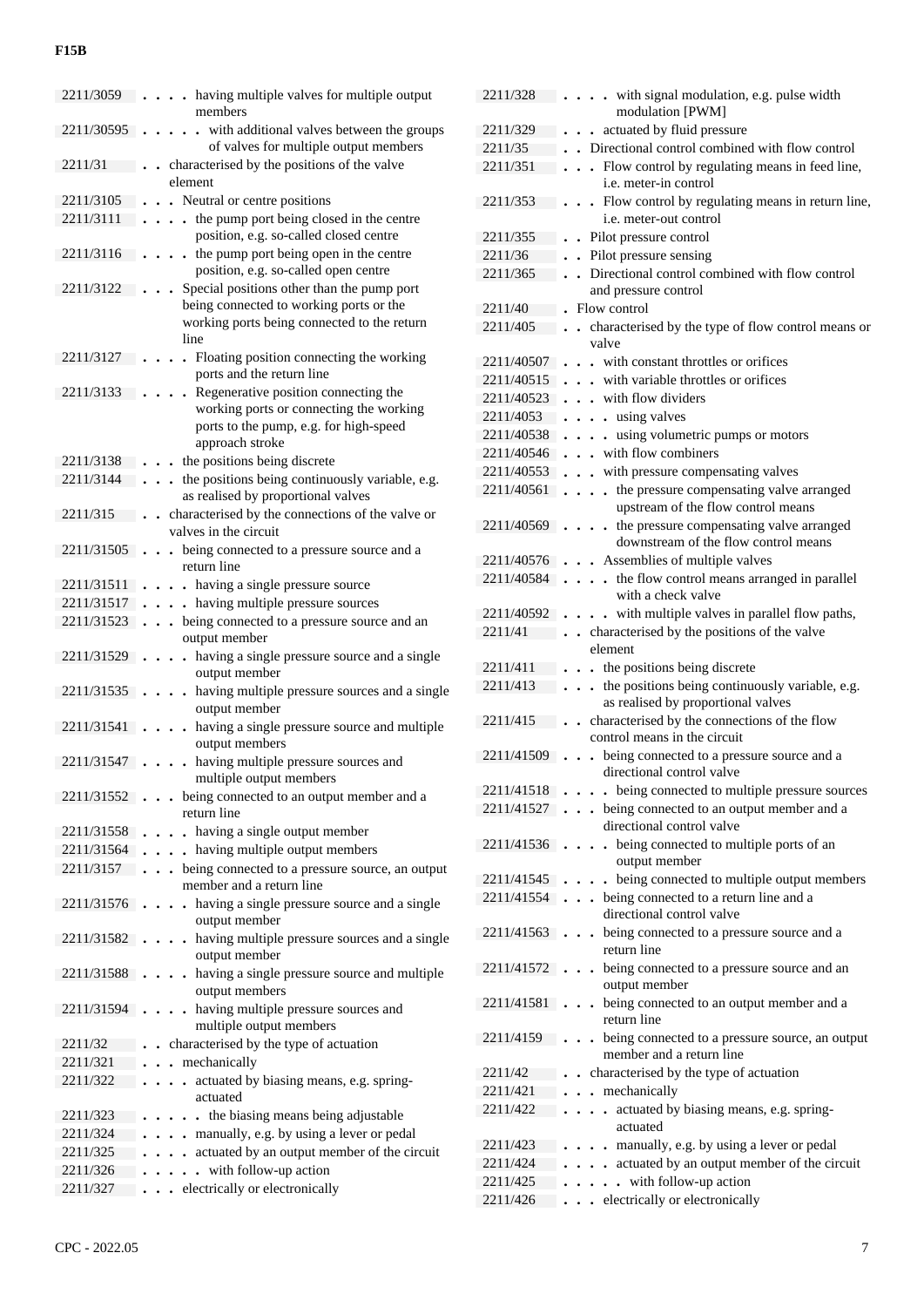| 2211/427    | with signal modulation, e.g. using pulse                                                                                                       |
|-------------|------------------------------------------------------------------------------------------------------------------------------------------------|
|             | width modulation [PWM]                                                                                                                         |
| 2211/428    | actuated by fluid pressure<br>$\ddot{\phantom{0}}$                                                                                             |
| 2211/45     | . Control of bleed-off flow, e.g. control of bypass<br>flow to the return line                                                                 |
| 2211/455    | Control of flow in the feed line, i.e. meter-in<br>$\cdot$                                                                                     |
|             | control                                                                                                                                        |
| 2211/46     | Control of flow in the return line, <i>i.e.</i> meter-out<br>control                                                                           |
| 2211/465    | • Flow control with pressure compensation                                                                                                      |
| 2211/47     | • Flow control in one direction only                                                                                                           |
| 2211/473    | without restriction in the reverse direction                                                                                                   |
| 2211/476    | the flow in the reverse direction being blocked                                                                                                |
| 2211/50     | Pressure control                                                                                                                               |
| 2211/505    | characterised by the type of pressure control                                                                                                  |
|             | means                                                                                                                                          |
| 2211/50509  | the pressure control means controlling a<br>$\ddot{\phantom{a}}$<br>$\ddot{\phantom{1}}$<br>pressure upstream of the pressure control<br>means |
| 2211/50518  | . using pressure relief valves                                                                                                                 |
| 2211/50527  | using cross-pressure relief valves<br>$\bullet$                                                                                                |
| 2211/50536  | . using unloading valves controlling the supply                                                                                                |
|             | pressure by diverting fluid to the return line                                                                                                 |
| 2211/50545  | . using braking valves to maintain a back<br>$\ddot{\phantom{a}}$<br>pressure                                                                  |
| 2211/50554. | the pressure control means controlling a<br>$\ddot{\phantom{0}}$                                                                               |
|             | pressure downstream of the pressure control                                                                                                    |
|             | means, e.g. pressure reducing valve                                                                                                            |
| 2211/50563. | the pressure control means controlling a                                                                                                       |
|             | differential pressure                                                                                                                          |
| 2211/50572  | using a pressure compensating valve for<br>$\ddot{\phantom{a}}$                                                                                |
|             | controlling the pressure difference across a                                                                                                   |
|             | flow control valve                                                                                                                             |
| 2211/50581  | using counterbalance valves<br>$\ddot{\phantom{a}}$                                                                                            |
| 2211/5059   | . using double counterbalance valves                                                                                                           |
| 2211/51     | characterised by the positions of the valve<br>$\bullet$<br>element                                                                            |
| 2211/511    | . the positions being discrete                                                                                                                 |
| 2211/513    | the positions being continuously variable, e.g.                                                                                                |
|             | as realised by proportional valves                                                                                                             |
| 2211/515    | characterised by the connections of the pressure<br>control means in the circuit                                                               |
| 2211/5151   | being connected to a pressure source and a                                                                                                     |
|             | directional control valve                                                                                                                      |
| 2211/5152   | being connected to multiple pressure sources                                                                                                   |
| 2211/5153   | being connected to an output member and a<br>$\ddot{\phantom{a}}$                                                                              |
|             | directional control valve                                                                                                                      |
| 2211/5154   | being connected to multiple ports of an<br>output member                                                                                       |
| 2211/5155   | being connected to multiple output members                                                                                                     |
| 2211/5156   | being connected to a return line and a                                                                                                         |
|             | directional control valve                                                                                                                      |
| 2211/5157   | being connected to a pressure source and a                                                                                                     |
|             | return line                                                                                                                                    |
| 2211/5158   | being connected to a pressure source and an                                                                                                    |
|             | output member                                                                                                                                  |
| 2211/5159   | being connected to an output member and a                                                                                                      |
|             | return line                                                                                                                                    |
| 2211/52     | characterised by the type of actuation                                                                                                         |
| 2211/521    | mechanically                                                                                                                                   |
| 2211/522    | actuated by biasing means, e.g. spring-                                                                                                        |
|             | actuated                                                                                                                                       |
| 2211/523    | manually, e.g. by using a lever or pedal                                                                                                       |
|             |                                                                                                                                                |

| 2211/524  | . actuated by an output member of the circuit                             |
|-----------|---------------------------------------------------------------------------|
| 2211/525  | $\cdots$ with follow-up action                                            |
| 2211/526  | . . electrically or electronically                                        |
| 2211/527  | . with signal modulation, e.g. pulse width<br>modulation [PWM]            |
| 2211/528  | actuated by fluid pressure                                                |
|           | $\bullet$<br>. . for limiting a pressure up to a maximum pressure,        |
| 2211/55   | e.g. by using a pressure relief valve                                     |
|           | for assuring a minimum pressure, e.g. by using a                          |
| 2211/555  | $\sim$                                                                    |
| 2211/56   | back pressure valve                                                       |
|           | • Control of an upstream pressure                                         |
| 2211/565  | • Control of a downstream pressure                                        |
| 2211/57   | • Control of a differential pressure                                      |
| 2211/575  | . Pilot pressure control                                                  |
| 2211/5753 | . . for closing a valve                                                   |
| 2211/5756 | . . for opening a valve                                                   |
| 2211/60   | Circuit components or control therefor                                    |
| 2211/605  | • Load sensing circuits                                                   |
| 2211/6051 | having valve means between output member<br>$\ddot{\phantom{a}}$          |
|           | and the load sensing circuit                                              |
| 2211/6052 | using check valves<br>$\ddot{\phantom{0}}$                                |
| 2211/6054 | . using shuttle valves                                                    |
| 2211/6055 | using pressure relief valves                                              |
| 2211/6057 | using directional control valves                                          |
| 2211/6058 | . with isolator valves                                                    |
| 2211/61   | Secondary circuits                                                        |
| 2211/611  | Diverting circuits, e.g. for cooling or filtering<br>$\ddot{\phantom{0}}$ |
| 2211/613  | Feeding circuits<br>$\ddot{\phantom{0}}$                                  |
| 2211/615  | Filtering means                                                           |
| 2211/62   | Cooling or heating means                                                  |
| 2211/625  | <b>Accumulators</b>                                                       |
| 2211/63   | Electronic controllers                                                    |
| 2211/6303 | using input signals                                                       |
| 2211/6306 | • representing a pressure                                                 |
|           |                                                                           |
| 2211/6309 | the pressure being a pressure source<br>$\overline{a}$                    |
|           | supply pressure                                                           |
| 2211/6313 | . the pressure being a load pressure                                      |
| 2211/6316 | the pressure being a pilot pressure                                       |
| 2211/632  | . . representing a flow rate                                              |
| 2211/6323 | $\ddot{\phantom{0}}$                                                      |
|           | . the flow rate being a pressure source flow<br>rate                      |
| 2211/6326 | the flow rate being an output member flow                                 |
|           | rate                                                                      |
| 2211/633  | representing a state of the prime mover, e.g.<br>$\ddot{\phantom{0}}$     |
|           | torque or rotational speed                                                |
| 2211/6333 | representing a state of the pressure source,                              |
|           | e.g. swash plate angle                                                    |
| 2211/6336 | representing a state of the output member,                                |
|           | e.g. position, speed or acceleration                                      |
| 2211/634  | representing a state of a valve                                           |
| 2211/6343 | representing a temperature                                                |
| 2211/6346 | representing a state of input means, e.g.<br>$\ddot{\phantom{0}}$         |
|           | joystick position                                                         |
| 2211/635  | Circuits providing pilot pressure to pilot pressure-                      |
|           | controlled fluid circuit elements                                         |
| 2211/6355 | having valve means<br>$\overline{a}$                                      |
| 2211/65   | Methods of control of the load sensing pressure                           |
| 2211/651  | characterised by the way the load pressure is                             |
|           | communicated to the load sensing circuit                                  |
| 2211/652  | the load sensing pressure being different from                            |
|           | the load pressure                                                         |
| 2211/653  | the load sensing pressure being higher than the<br>load pressure          |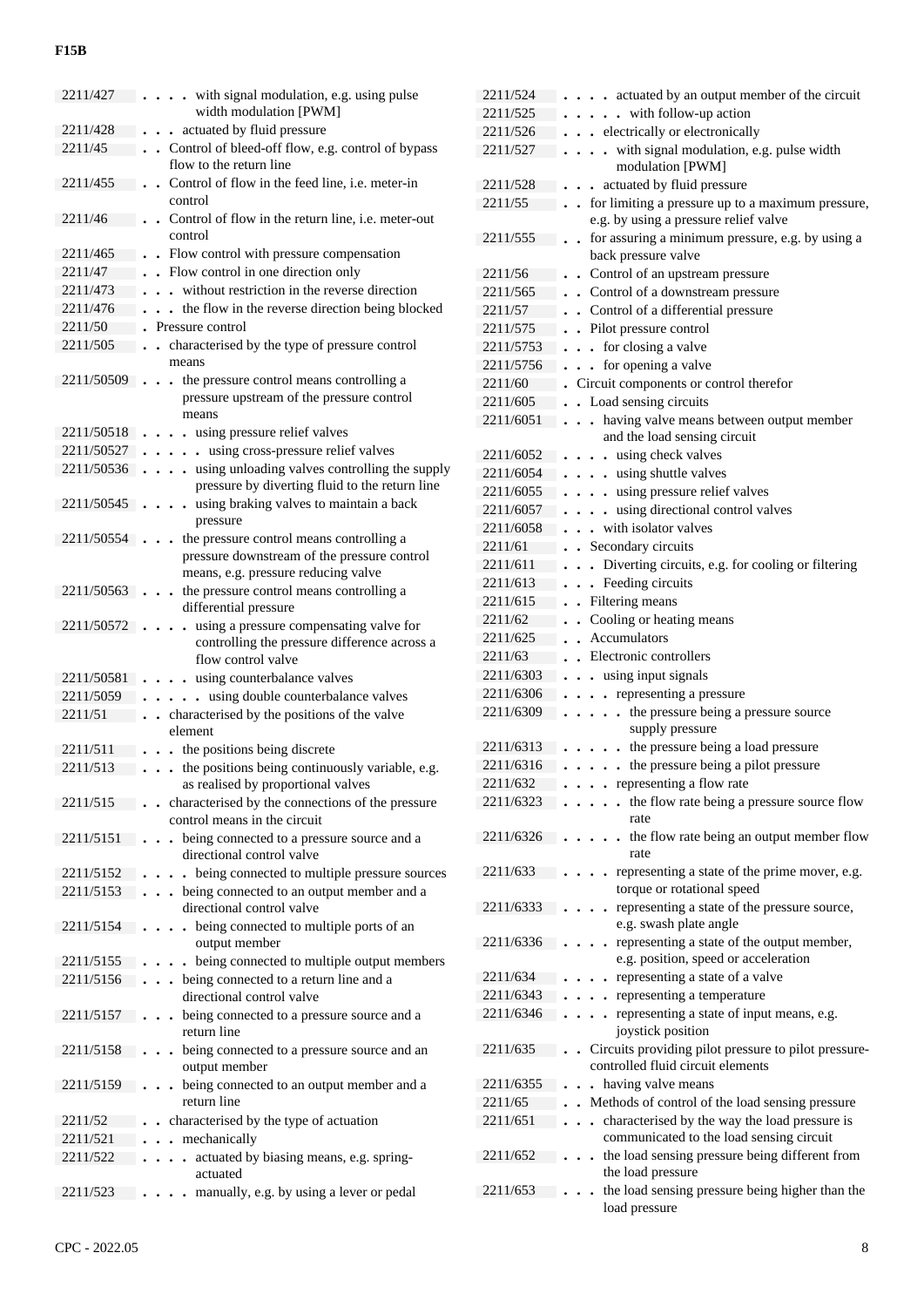| 2211/654  | the load sensing pressure being lower than the                                                 |
|-----------|------------------------------------------------------------------------------------------------|
|           | load pressure                                                                                  |
| 2211/655  | Methods of contamination control, i.e. methods of                                              |
|           | control of the cleanliness of circuit components or                                            |
|           | of the pressure fluid                                                                          |
| 2211/66   | Temperature control methods                                                                    |
| 2211/665  | Methods of control using electronic components                                                 |
| 2211/6651 | Control of the prime mover, e.g. control of the<br>$\ddot{\phantom{0}}$                        |
|           | output torque or rotational speed                                                              |
| 2211/6652 | Control of the pressure source, e.g. control of                                                |
|           | the swash plate angle                                                                          |
| 2211/6653 | Pressure control                                                                               |
| 2211/6654 | Flow rate control                                                                              |
| 2211/6655 | Power control, e.g. combined pressure and flow<br>$\ddot{\phantom{0}}$<br>$\ddot{\phantom{0}}$ |
|           | rate control                                                                                   |
| 2211/6656 | Closed loop control, i.e. control using feedback<br>$\bullet$                                  |
| 2211/6657 | • Open loop control, i.e. control without<br>feedback                                          |
|           |                                                                                                |
| 2211/6658 | Control using different modes, e.g. four-<br>quadrant-operation, working mode and              |
|           | transportation mode                                                                            |
| 2211/67   | Methods for controlling pilot pressure<br>$\ddot{\phantom{a}}$                                 |
| 2211/70   | . Output members, e.g. hydraulic motors or cylinders                                           |
|           | or control therefor                                                                            |
| 2211/705  | characterised by the type of output members or<br>$\ddot{\phantom{a}}$                         |
|           | actuators                                                                                      |
| 2211/7051 | • Linear output members                                                                        |
| 2211/7052 | . Single-acting output members                                                                 |
| 2211/7053 | . Double-acting output members                                                                 |
| 2211/7054 | Having equal piston areas<br>$\ddot{\phantom{a}}$                                              |
| 2211/7055 | . having more than two chambers                                                                |
| 2211/7056 | Tandem cylinders<br>$\ddot{\phantom{a}}$                                                       |
| 2211/7057 | . being of the telescopic type                                                                 |
| 2211/7058 | . . Rotary output members                                                                      |
| 2211/71   | Multiple output members, e.g. multiple hydraulic<br>$\ddot{\phantom{a}}$                       |
|           | motors or cylinders                                                                            |
| 2211/7107 | the output members being mechanically linked<br>$\ddot{\phantom{0}}$                           |
| 2211/7114 | with direct connection between the chambers of                                                 |
|           | different actuators                                                                            |
| 2211/7121 | - the chambers being connected in series                                                       |
| 2211/7128 | the chambers being connected in parallel                                                       |
| 2211/7135 | Combinations of output members of different<br>$\ddot{\phantom{0}}$                            |
|           | types, e.g. single-acting cylinders with rotary                                                |
|           | motors                                                                                         |
| 2211/7142 | the output members being arranged in multiple                                                  |
|           | groups                                                                                         |
| 2211/715  | having braking means                                                                           |
| 2211/72   | having locking means                                                                           |
| 2211/75   | Control of speed of the output member<br>$\ddot{\phantom{0}}$                                  |
| 2211/755  | Control of acceleration or deceleration of the<br>$\ddot{\phantom{a}}$                         |
|           | output member                                                                                  |
| 2211/76   | Control of force or torque of the output member                                                |
| 2211/761  | Control of a negative load, i.e. of a load                                                     |
|           | generating hydraulic energy                                                                    |
| 2211/763  | Control of torque of the output member by                                                      |
|           | means of a variable capacity motor, i.e. by a                                                  |
|           | secondary control on the motor                                                                 |
| 2211/765  | Control of position or angle of the output member                                              |
| 2211/7653 | at distinct positions, e.g. at the end position<br>$\ddot{\phantom{0}}$                        |
| 2211/7656 | with continuous position control<br>$\ddot{\phantom{0}}$                                       |
| 2211/77   | Control of direction of movement of the output<br>$\ddot{\phantom{0}}$                         |
|           | member                                                                                         |
| 2211/7708 | in one direction only                                                                          |
|           |                                                                                                |

| 2211/7716 | with automatic return                                                         |
|-----------|-------------------------------------------------------------------------------|
| 2211/7725 | with automatic reciprocation                                                  |
| 2211/7733 | providing vibrating movement, e.g. dither<br>$\ddot{\phantom{0}}$             |
|           | control for emptying a bucket                                                 |
| 2211/7741 | with floating mode, e.g. using a direct                                       |
|           | connection between both lines of a double-                                    |
|           | acting cylinder                                                               |
| 2211/775  | Combined control, e.g. control of speed and force                             |
|           | for providing a high speed approach stroke with                               |
|           | low force followed by a low speed working stroke                              |
|           | with high force, e.g. for a hydraulic press                                   |
| 2211/78   | Control of multiple output members                                            |
| 2211/781  | one or more output members having priority<br>$\ddot{\phantom{0}}$            |
| 2211/782  | Concurrent control, e.g. synchronisation of two<br>$\ddot{\phantom{0}}$       |
|           | or more actuators                                                             |
| 2211/783  | Sequential control                                                            |
| 2211/785  | Compensation of the difference in flow rate in<br>$\ddot{\phantom{0}}$        |
|           | closed fluid circuits using differential actuators                            |
| 2211/80   | Other types of control related to particular problems                         |
|           | or conditions                                                                 |
| 2211/85   | Control during special operating conditions                                   |
| 2211/851  | during starting                                                               |
| 2211/853  | during stopping                                                               |
| 2211/855  | Testing of fluid pressure systems                                             |
| 2211/857  | Monitoring of fluid pressure systems                                          |
| 2211/86   | Control during or prevention of abnormal<br>$\overline{a}$                    |
|           | conditions                                                                    |
| 2211/8603 | the abnormal condition being an obstacle                                      |
| 2211/8606 | . . the abnormal condition being a shock                                      |
| 2211/8609 | . . the abnormal condition being cavitation                                   |
| 2211/8613 | the abnormal condition being oscillations                                     |
| 2211/8616 | the abnormal condition being noise or vibration<br>$\ddot{\phantom{0}}$       |
| 2211/862  | the abnormal condition being electric or<br>$\ddot{\phantom{0}}$              |
|           | electronic failure                                                            |
| 2211/8623 | • Electric supply failure                                                     |
| 2211/8626 | . Electronic controller failure, e.g. software,                               |
|           | EMV, electromagnetic interference                                             |
| 2211/863  | the abnormal condition being a hydraulic or                                   |
|           | pneumatic failure                                                             |
| 2211/8633 | . Pressure source supply failure                                              |
| 2211/8636 | . Circuit failure, e.g. valve or hose failure                                 |
| 2211/864  | Failure of an output member, e.g. actuator or<br>$\ddot{\phantom{a}}$         |
|           | motor failure                                                                 |
| 2211/8643 | the abnormal condition being a human failure                                  |
| 2211/8646 | the abnormal condition being hysteresis<br>$\ddot{\phantom{0}}$               |
| 2211/865  | . Prevention of failures                                                      |
| 2211/87   | Detection of failures<br>$\ddot{\phantom{0}}$                                 |
| 2211/875  | Control measures for coping with failures<br>$\ddot{\phantom{a}}$             |
| 2211/8752 | Emergency operation mode, e.g. fail-safe<br>$\ddot{\phantom{0}}$<br>$\bullet$ |
|           | operation mode                                                                |
| 2211/8755 | • Emergency shut-down                                                         |
| 2211/8757 | using redundant components or assemblies<br>$\bullet$                         |
| 2211/88   | Control measures for saving energy                                            |
| 2211/885  | Control specific to the type of fluid, e.g. specific                          |
|           | to magnetorheological fluid                                                   |
| 2211/8855 | Compressible fluids, e.g. specific to pneumatics                              |
| 2211/89   | Control specific for achieving vacuum or                                      |
|           | "negative pressure"                                                           |
| 2211/895  | Manual override                                                               |
|           |                                                                               |
| 2215/00   | Fluid-actuated devices for displacing a member                                |
|           | from one position to another                                                  |
| 2215/30   | Constructional details thereof                                                |